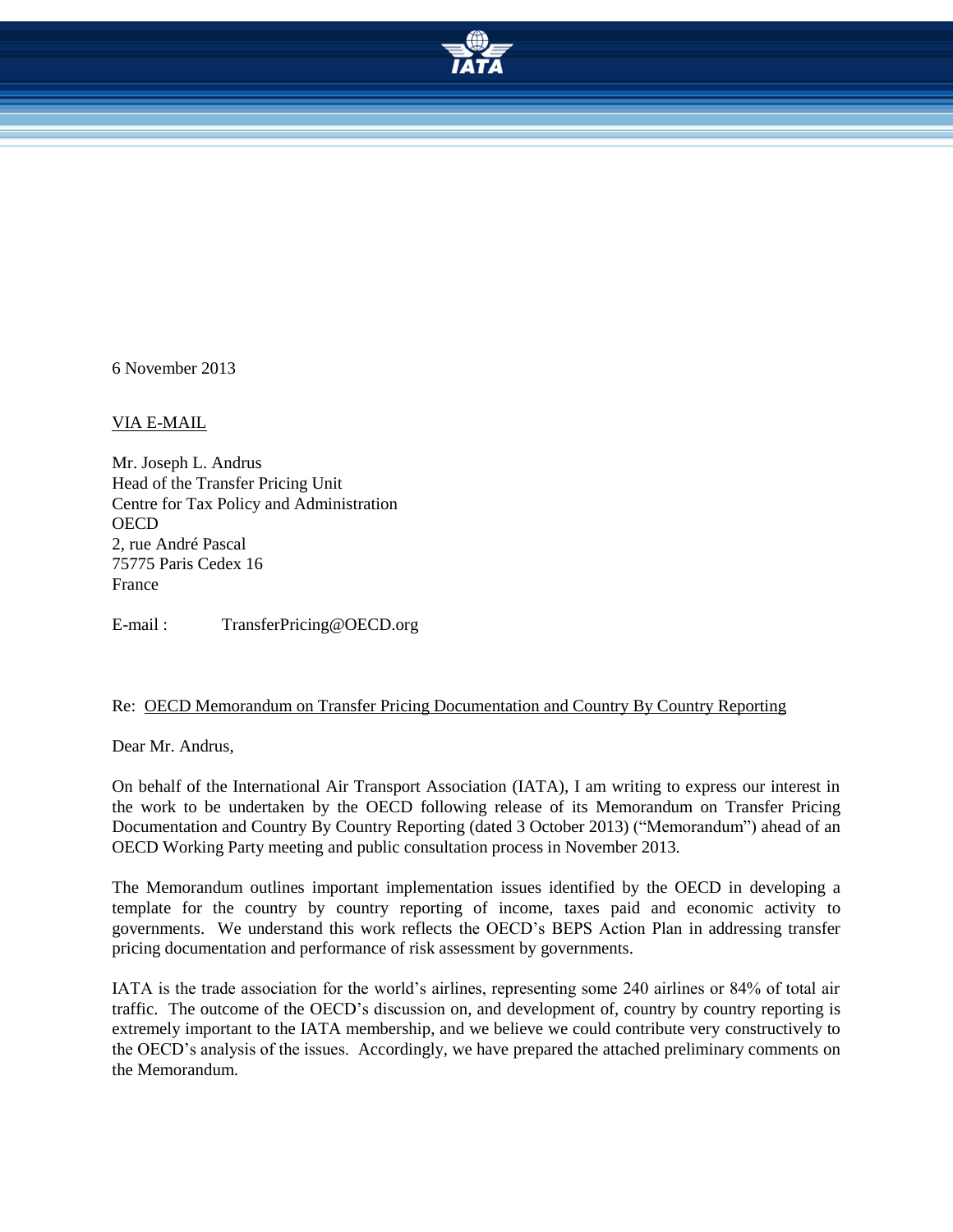I would also like to take this opportunity to express IATA's interest in contributing further to any ongoing work the OECD may undertake with respect to this specific development.

Please do not hesitate to contact me if you would like to pursue this offer of further dialogue.

Thank you very much for your kind consideration of this letter.

Sincerely,

Charlottef

Charlotte Fantoli Manager, Industry Taxation [fantolic@iata.org](mailto:fantolic@iata.org)

Attachment: IATA Preliminary Comments on the Memorandum

CC: Pascal Saint-Amans, Director , Centre for Tax Policy and Administration, OECD Jacques Sasseville, Head of Tax Treaties Unit, OECD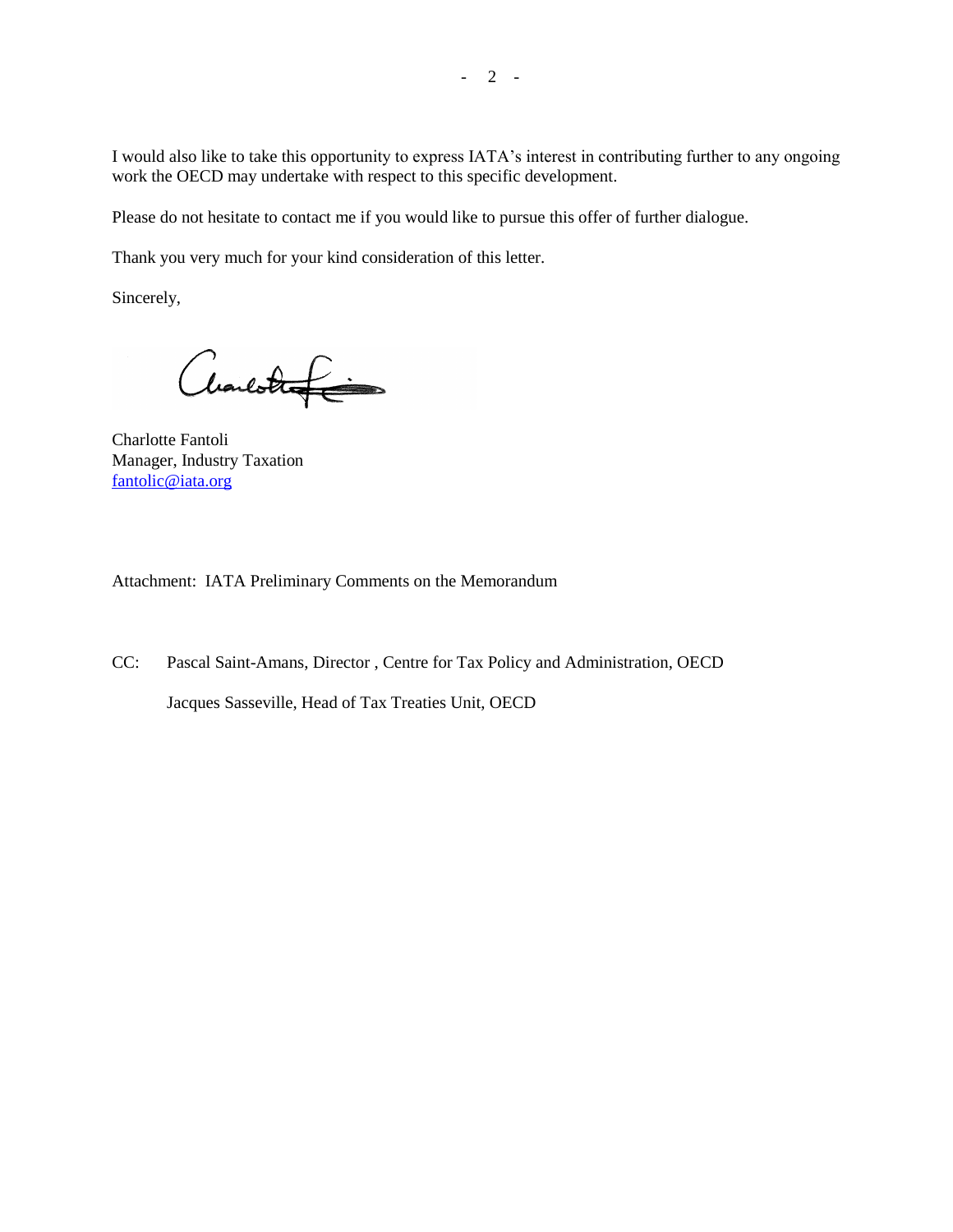# **INTERNATIONAL AIR TRANSPORT ASSOCIATION (IATA) : PRELIMINARY COMMENTS ON OECD'S MEMORANDUM ON TRANSFER PRICING DOCUMENTATION AND COUNTRY BY COUNTRY REPORTING**

# *Introduction*

- 1. IATA is the trade association for the world's airlines, representing some 240 airlines or 84% of total air traffic. Our member companies are based in over 125 countries and engage in air transport operations in virtually every country around the globe.
- 2. Our member companies' ability to conduct their air transport operations without facing crippling compliance burdens and multiple taxation risks depends almost entirely upon the consensus in favor of exclusively residence-based taxation of airlines' income from international traffic, as reflected in Article 8 (Shipping, inland waterways transport and air transport) of the UN Model Tax Convention and in the identical language of Article 8 of the OECD Model Tax Convention.
- 3. Many of the countries, in which our member companies have their effective management or residence, have concluded income tax treaties which reflect the terms of the abovementioned Article 8.
- 4. Action 13 in the OECD's BEPS Action Plan calls on the OECD to develop requirements for taxpayers to report income, taxes paid and indicators of economic activity to governments according to a common template.
- 5. The Memorandum highlights important implementation issues to be addressed in developing a credible reporting system, specifically:
	- 1) what information should be required; and
	- 2) what mechanisms should be developed for reporting and sharing the information.

The main elements of the first issue are identifying the relevant income earned in a country that should be reported (and consequently the source of this information) and the taxes paid by country.

- 6. The Memorandum acknowledges that there is a need to balance the usefulness of the information reported to tax administrators for risk assessment purposes and the compliance burden placed on taxpayers. Specifically, the Memorandum notes that it would be preferable for any template to limit the required information to "data readily available to corporate management so that companies will not need to go through a time consuming and expensive process of constructing new data".
- 7. Given the basis of taxation of airlines' income from international traffic is generally residencebased, IATA has accordingly a strong interest in the manner in which the proposed reporting requirements apply to the airline industry, so as to minimize the compliance burden placed on airlines operating in multiple jurisdictions.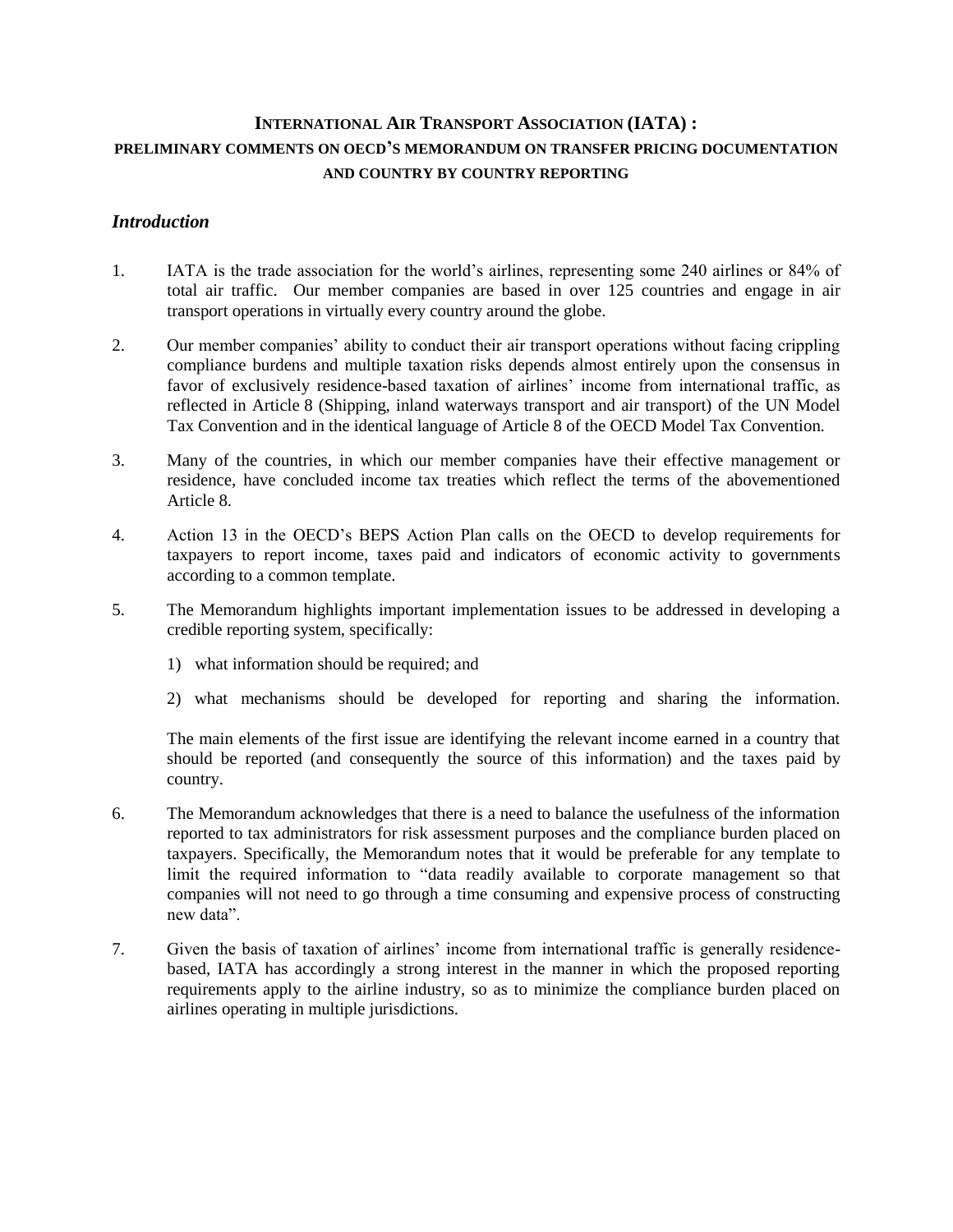#### *Tax treaties*

- 8. The policy of including in treaties a reciprocal exemption for income from the operation of aircraft in international traffic dates back as far as the 1928 League of Nations Model Tax Convention. The rationale then was the same as it is today, namely a recognition that for businesses operating in this sector, "lack of implementation of this rule of reciprocal exemption involves either multiple taxation or considerable difficulties of income allocation in a very large number of taxing jurisdictions."<sup>1</sup>
- 9. In jurisdictions where there is no applicable tax treaty, airlines generally have to use a complicated calculation formula (either Maritime, Calcutta or Massachusetts formulas) to allocate income (and expenses) to the particular non-treaty jurisdiction. This involves time consuming administrative work and compliance costs and is the basis for why Article 8 was inserted into the Model Tax Convention.
- 10. As the UN's International Civil Aviation Organization (ICAO) has further noted, decisions in favor of reciprocal exemptions were made because "multiple taxation on the … income of international air transport, as well as taxes on its sale and use, were considered as major obstacles to further development of international air transport. Non-observance of the principle of reciprocal exemption envisaged in these policies was also seen as risking retaliatory action with adverse repercussions on international air transport, which plays a major role in the development and expansion of international trade and travel."
- 11. In light of the extensive tax treaty network and the protections they afford in revenue preservation, and the regulatory requirements that airlines must meet simply in order to conduct flight operations, it is submitted that the airline industry does not produce detailed profit and loss information by country and is not generally susceptible to engaging in BEPS activity such as transfer pricing manipulation.

## *Transfer Pricing*

-

12. Bilateral air service agreements (ASAs) between States (or groups of states) have emerged as the main way for engaging in international air transportation services. While there has been a lot of progress in opening up of air transport markets, ownership and control restrictions are a common feature of these agreements. As part of ASA agreements, contracting States will designate their national airlines the right to operate flights between States. Most States specify limits on foreign ownership and control for their national airlines as well as often require comparable restrictions for carriers to be considered to be from the other ASA contracting State. Airlines commonly need to exhibit characteristics of substantial ownership and effective control by State's nationals to be qualified for designation. The 'nationality' feature in the airline industry makes it very unlikely for BEPS issues to be of concern. While greater ownership and capital market liberalization has been supported by several key stakeholders in industry and some States, the practical reality is that a wide-spread liberalized approach to ownership and capital market liberalization is still some time away and unlikely to be seen in the short to medium term.

<sup>1</sup> ICAO's Policies on Taxation in the Field of International Air Transport (Third Edition – 2000), Doc 8632. <http://www.icao.int/publications/pages/publication.aspx?docnum=8632>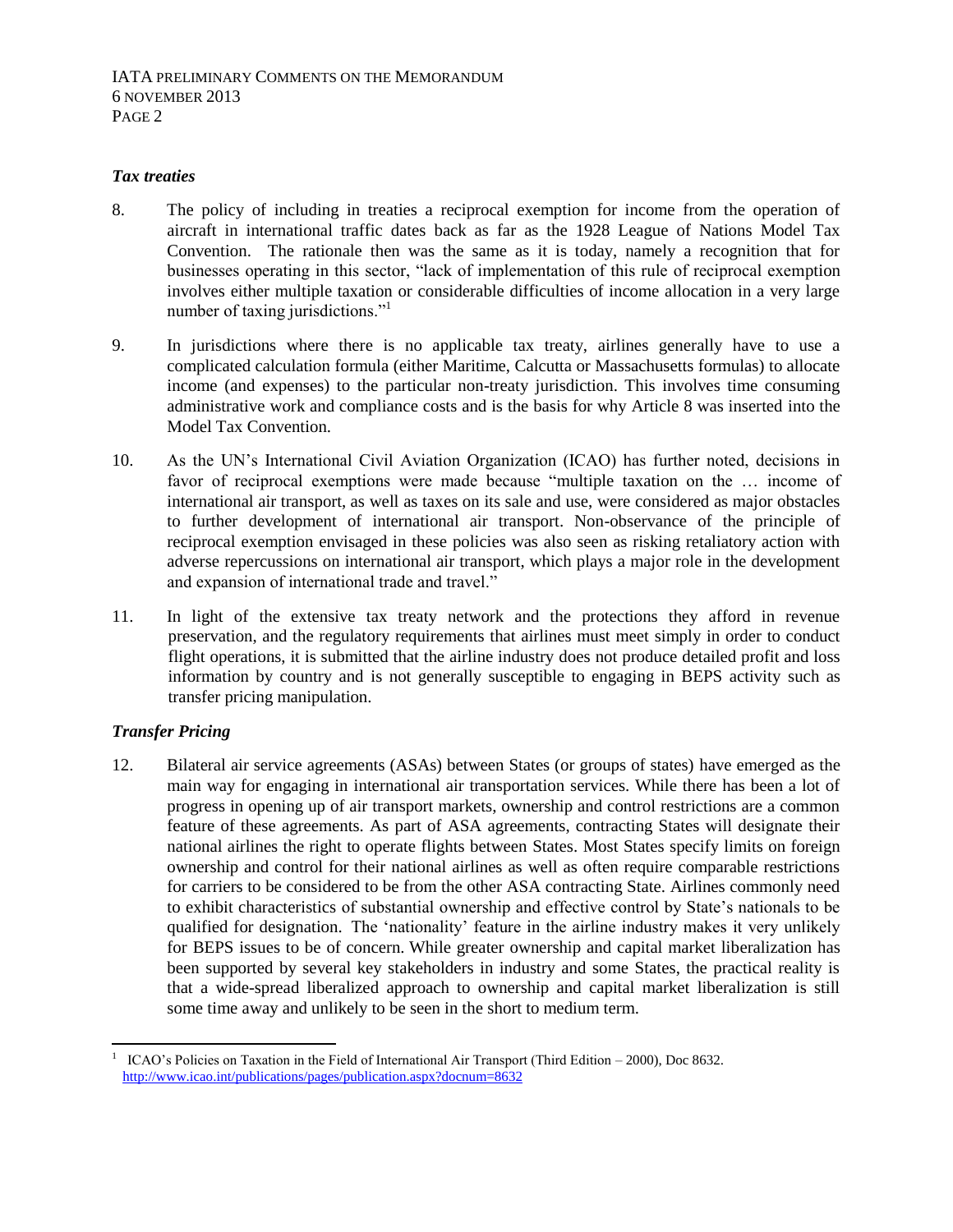#### *Compliance costs*

- 13. The Memorandum has highlighted the difficulty of reporting income for multinational groups. This difficulty is also exacerbated for airlines, as in most instances the preparation of financial statements in non-home jurisdictions is not statutorily required or produced. The industry generally operates through an overseas local branch structure because of the regulatory requirements in order to conduct flight operations. There is often no requirement under the branch structure operated by airlines for local books and records to support statutory filings. Therefore information is not available to provide the country by country suggested reports.
- 14. For airlines to comply with country by country reporting requirements to disclose income and taxes will require substantial and very costly system changes. These changes to the way airlines currently operate will add another layer of administration costs and burden to an industry already operating on very narrow margins.

## *Usefulness of reporting*

- 15. As highlighted above the reporting of no or little corporate income tax paid in a particular country will be due to both the relevant income tax treaties and genuine economic conditions and not any BEPS activity.
- 16. The majority of taxes paid by airlines are ticket based departure taxes. As such the allocation of profit is not a relevant indicator of the airlines' contributions to individual countries.
- 17. The taxes paid by airlines are also not entirely comparable by country. In some jurisdictions, tax is levied on a gross receipts basis (for example, Philippines gross billings tax) and in others, such as where the income calculation formulas mentioned above are used, the starting point for the tax calculation may be worldwide profits with applicable adjustments. Certain tax treaties may also apply reduced tax rates based on the particular airline's place of management.
- 18. There may also be inconsistency between the various jurisdictions in determining the tax base in terms of defining the local jurisdiction income (for example, potential bases could be sales made in a country, sales with a leg starting in a country, or 50% of the round trip income sold for the country) and thereby further contributing to the difficulty of reporting in a particular jurisdiction. This is further complicated with the majority of sales now being online.
- 19. In light of the above and as a result of the treaty network, there must be a very big question mark over the value of information provided in the same format as other industries as it might serve to confuse instead of enlighten.

#### *Other reporting suggestions*

20. Further, some of the additional information suggestions to capture measures of economic activity other than income and taxes (such as revenue by location of customers, research expenditure, marketing expenditure and location of intangibles by country) are unlikely to be readily accessible from airlines' existing business systems.